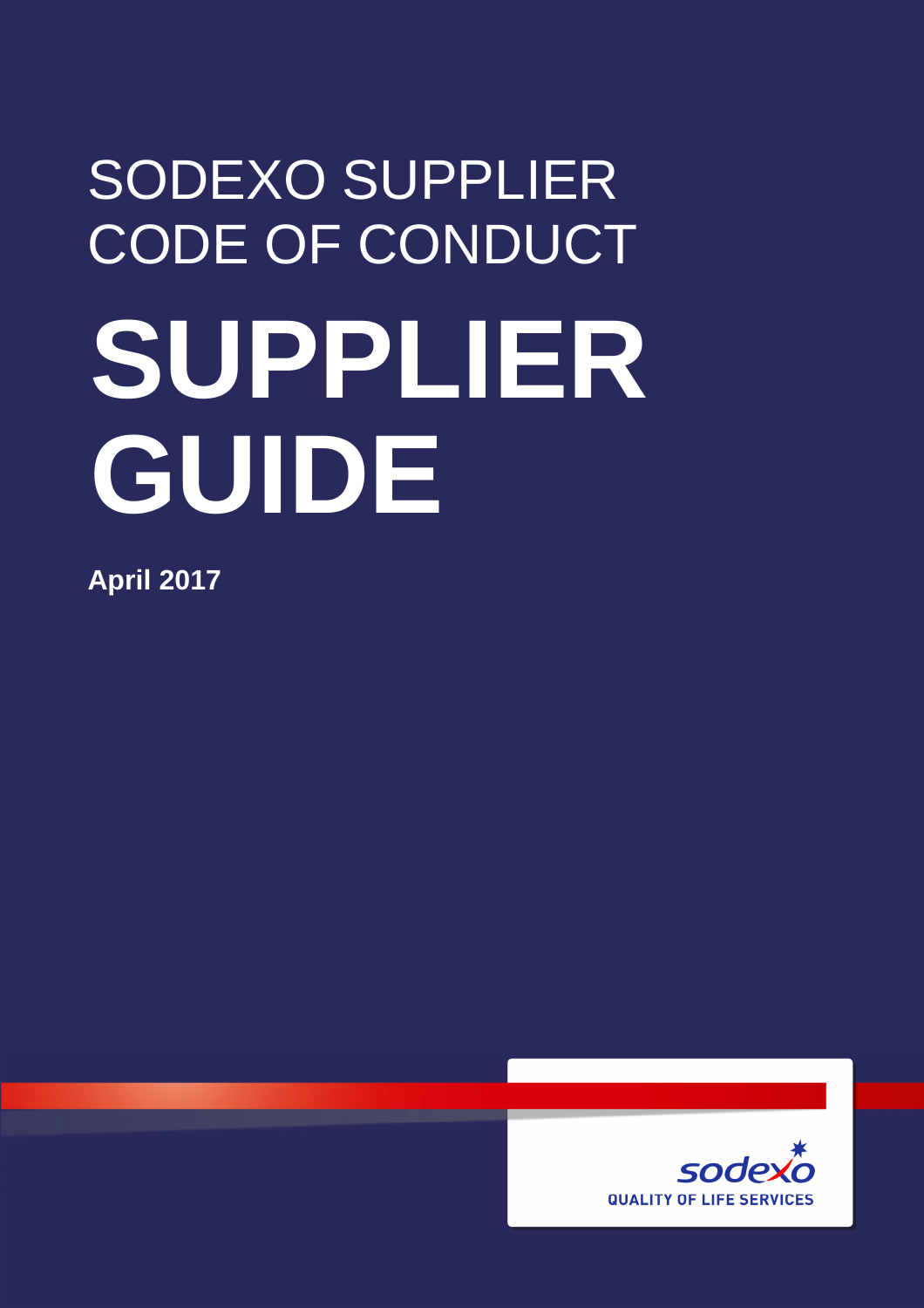# Sodexo Code of Conduct – Supplier Guide **Summary**

| <b>Introduction3</b> |                                                                                |
|----------------------|--------------------------------------------------------------------------------|
|                      | 1. Business integrity4                                                         |
|                      | 2. Human rights and<br>fundamental rights at<br>work5                          |
|                      | Elimination of all forms of forced or                                          |
|                      | Effective abolition of child labor7                                            |
|                      | Elimination of discrimination in<br>respect of employment and                  |
|                      | Freedom of association and effective<br>recognition of the right to collective |
|                      | Wages and benefits9                                                            |
|                      |                                                                                |
|                      | Health and safety10                                                            |
|                      |                                                                                |
|                      | Disciplinary practices12                                                       |
|                      |                                                                                |

| 3. Environment  13                                                                        |
|-------------------------------------------------------------------------------------------|
| 4. Inclusive supply chain. 14                                                             |
| 5. Reporting  15                                                                          |
| 6. Protection of information<br>and data privacy  15<br>Confidentiality and protection of |
|                                                                                           |
| Data protection and privacy16<br><b>Implementation 17</b>                                 |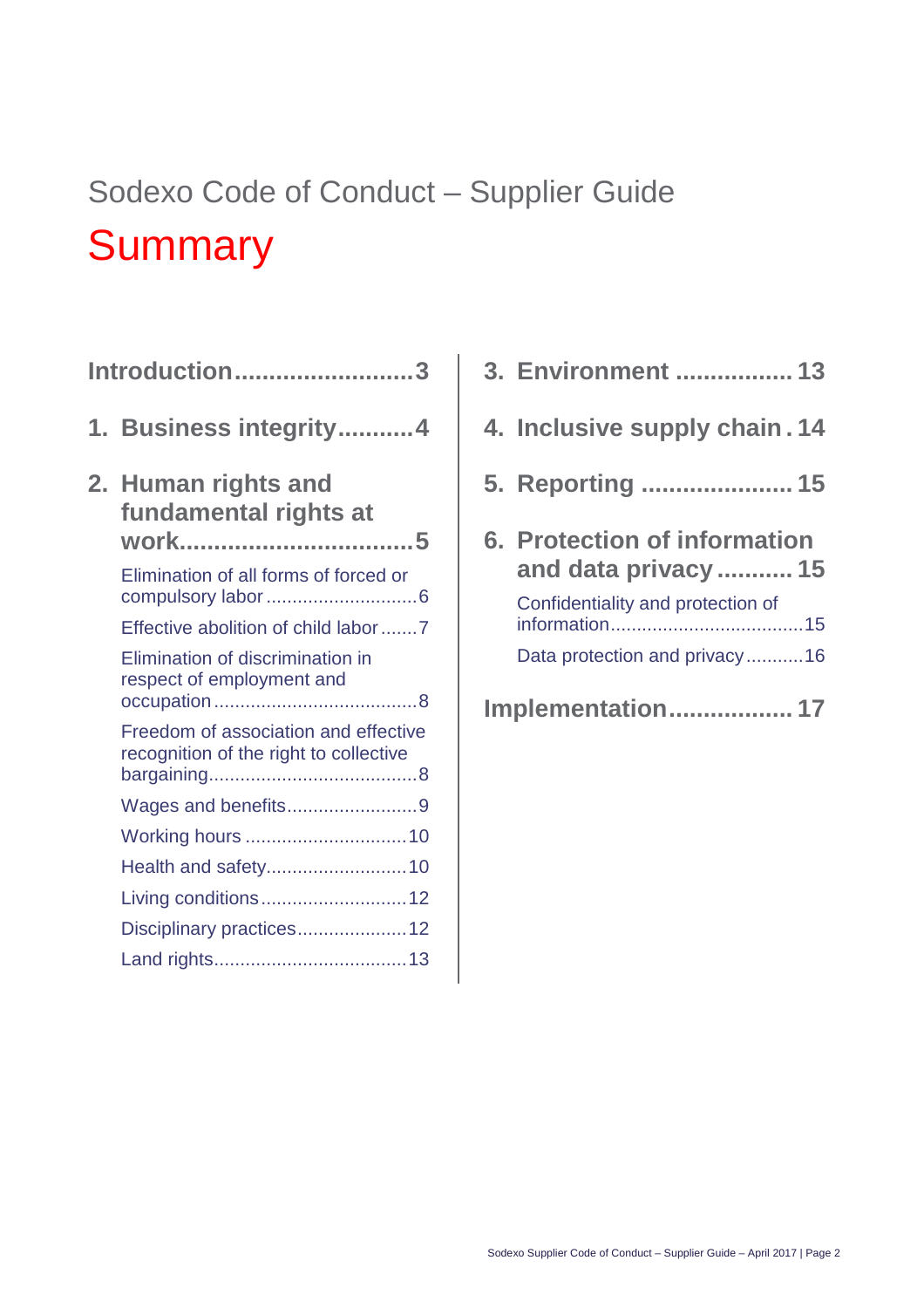# Introduction

**This document was created to assist suppliers, vendors, contractors and others with whom Sodexo conducts business** (including their affiliates and collectively referred to as "Suppliers") **in understanding and implementing the Sodexo Supplier Code of Conduct.** 

Our Suppliers are responsible for complying with the Sodexo Supplier Code of Conduct and for ensuring that they require their own Suppliers to do the same.

For each of the principles laid out in the Sodexo Supplier Code of Conduct, this guide provides a general overview of essential elements to promote compliance, due diligence, and means of correction.

This Guide may subsequently form the basis of Supplier evaluations which may include self-assessments, Sodexo audits, and third party audits of Suppliers.

This Guide is not exhaustive, however. It is intended to help our Suppliers to take necessary steps to meet our expectations, including efforts to review their existing performance and establish improvement plans, and to develop means of ensuring continuing due diligence and progress in their performance against the standards in the Sodexo Supplier Code of Conduct.

Furthermore, we expect our contracted Suppliers to use this document as a guide to implement their own principles with their own subcontractors and Suppliers, including providers of contracted employees.

This Guide will be updated following any regular updates to the Sodexo Supplier Code of Conduct.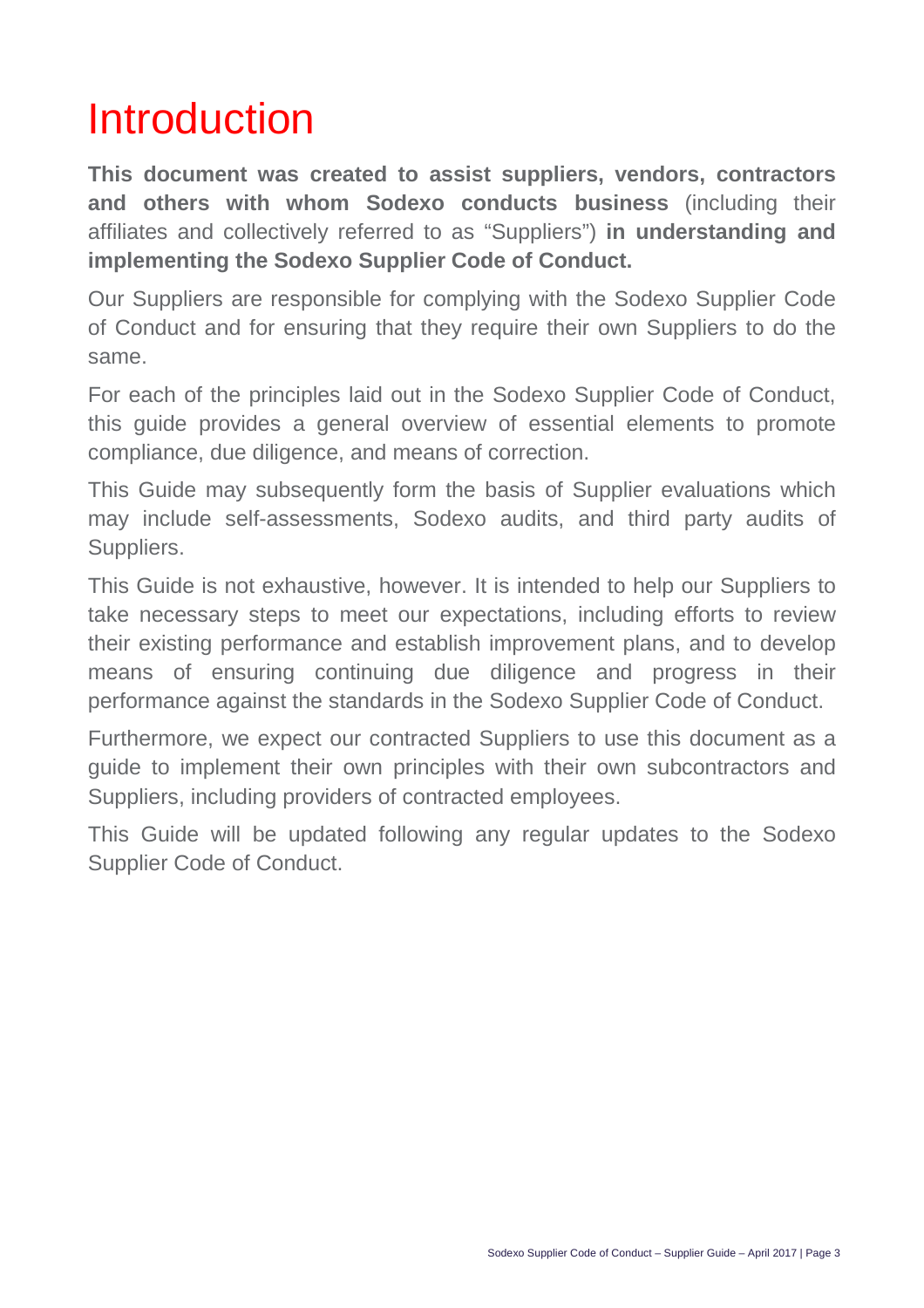

# 1. Business integrity

#### **PRINCIPLE**

 Sodexo is committed to the highest standards of business integrity. We do not tolerate any practice that is inconsistent with the principles of honesty, integrity and fairness, anywhere in the world where we do business.

Sodexo seeks to identify Suppliers that conduct business with ethical standards consistent with our own. Sodexo's ethical standards are embodied in our Business Integrity Statement which provides in part (and as defined therein where required):

- Obey all applicable laws and regulations
- $\blacksquare$  Treat each other fairly, with dignity and respect
- **Prepare all records of financial transactions carefully and accurately**
- **Report financial conditions and results of operations, honestly and promptly**
- **Deal honestly and fairly with clients, customers, suppliers, and financial partners**
- Avoid actual and potential conflicts of interest
- Avoid the improper giving and/or receiving of gifts
- Safeguard Sodexo's assets
- **Protect confidential and proprietary information (and as described in point 6 below** regarding Information Protection)
- **Protect Sodexo's reputation**
- Separate personal political activities from Sodexo's business
- Report observed violations of all applicable laws and regulations and ethical standards.

**Suppliers shall not** engage in any acts of unfair competition and **shall not** engage in bribery in any form.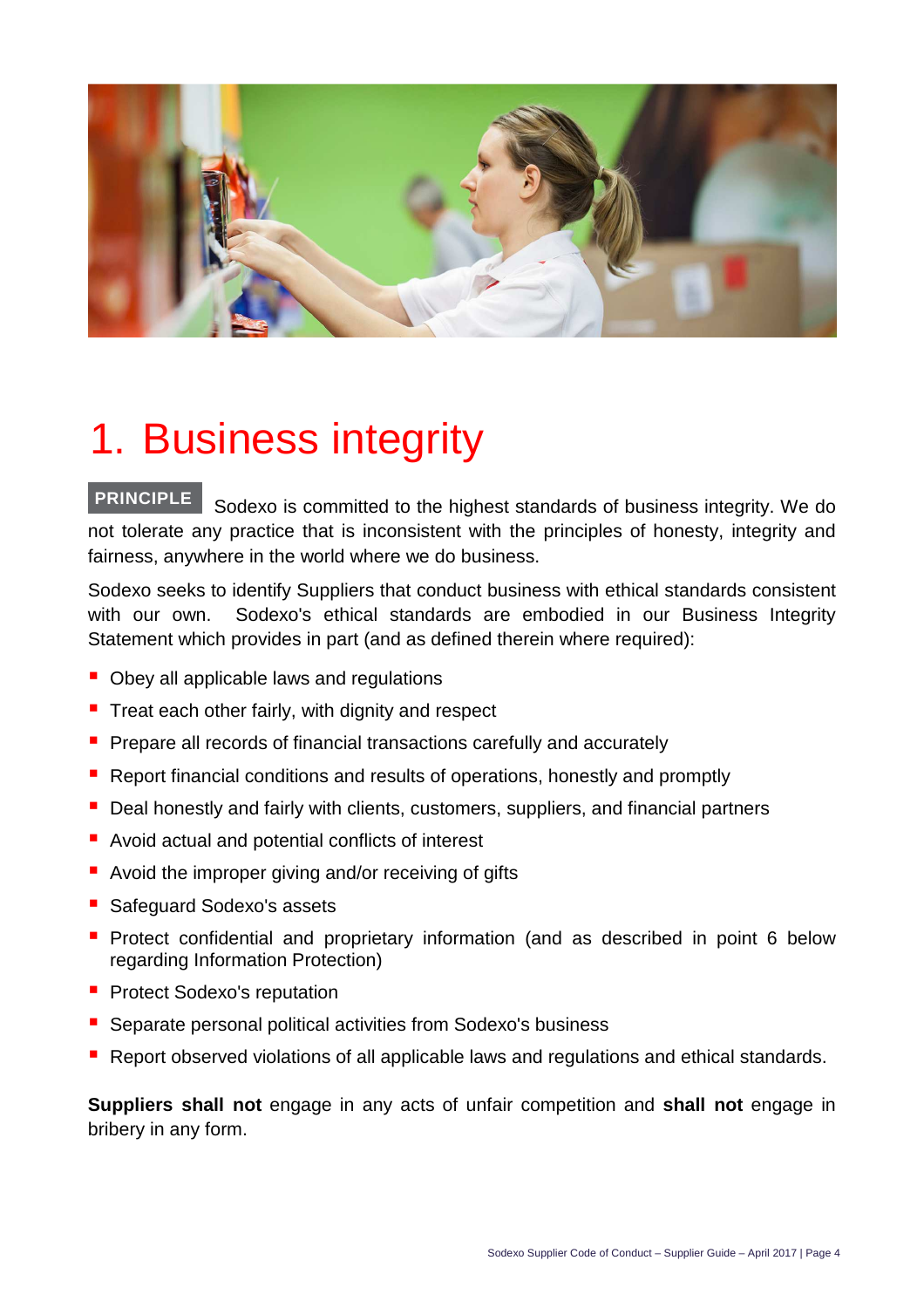#### **SUPPLIER GUIDELINES**

Suppliers should:

- NOT engage in any acts of unfair competition
	- > Not agree with competitors, expressly or tacitly, on pricing or the terms of deals
	- > Not make agreements with competitors to divide markets or clients
- NOT engage in bribery in any form

> Not accept, offer or give anything of value that could compromise an employee's judgment or inappropriately influence others. This includes making illegal or improper political contributions and providing or receiving gifts or entertainment in return for an improper business advantage

- > Not accept gifts or entertainment from Sodexo, a client/supplier or prospective client/supplier in return for business, better pricing or any other business advantage
- **E** Establish and maintain policies regarding business integrity.

> This may include a general business integrity policy and/or separate policies covering different aspects of business integrity, such as an anti-bribery policy

- **If** Implement measures to conduct business in an ethical manner.
	- Conflicts should be declared and resolved. Examples of conflicts include:
	- > Hiring a family member in any capacity

> Having an interest directly or indirectly or through family, in a competitor, supplier or customer of Sodexo or one of its subsidiaries, or otherwise in an organization that has or seeks to do business with Sodexo or one of its subsidiaries where the Sodexo employee is in a position of being able to influence decisions made about the competitor, supplier or customer

> Acquiring an interest in property (such as real estate, patent rights or securities) where Sodexo has, or might have, an interest.

(These examples do not extend to normal or proper financial investments in publicly quoted companies.)

# 2. Human rights and fundamental rights at work

**Sodexo is committed to respect human rights wherever we do business.**  We will give effect to this commitment by working to implement and strengthen practices and procedures to prevent, mitigate and, where appropriate, remedy adverse human rights impacts that may result directly from our operations or that may be linked directly to our business through our relationships with Suppliers. Our commitment and implementing practices and procedures are informed by international instruments, including the Universal Declaration of Human Rights, the ILO Declaration on Fundamental Principles and Rights at Work, and by the guidance set forth in the OECD Guidelines for Multinational Enterprises and the UN Guiding Principles on Business and Human Rights.

We expect our Suppliers to conduct their business in a manner that demonstrates respect for human rights, consistent with the principles below and to take all reasonable steps to address human rights risks in its existing supply chains and in any part of its own business.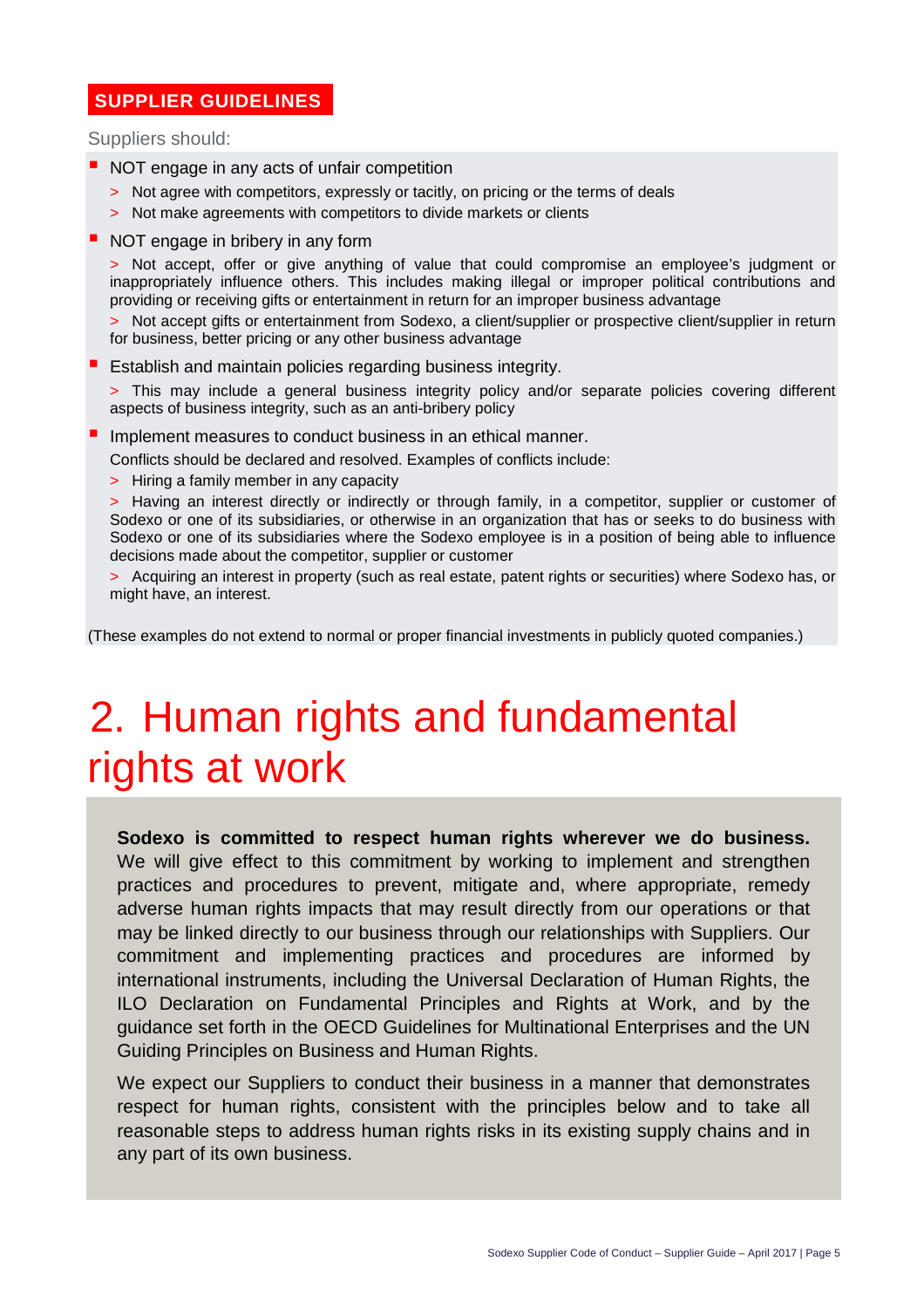### **Elimination of all forms of forced or compulsory labor**

#### **PRINCIPLE**

 **Suppliers shall not** use indentured, slave, bonded or other forced involuntary labor.

**Suppliers shall** ensure that work is performed voluntarily, in exchange for lawful compensation, and not subject to actual or threatened criminal penalty or prosecution, violence, confinement, retention of identity documents, or forfeiture of legal rights or privileges. Workers must be free to consent to enter into employment and free to leave the employment at any time, with reasonable notice in accordance with applicable laws and regulations, collective agreements, and operational constraints.

**Suppliers shall not** allow debt-induced forced labor, which refers to offering loans or wage advances from employers or labor recruiters in exchange for a pledge by a worker of his or her labor or of that of a family member in order to repay the loan.

#### **SUPPLIER GUIDELINES**

Suppliers should:

#### **EMPLOYMENT CONDITIONS**

- **NOT** engage in forced labor, including:
	- > bonded, involuntary, forced prison (which does not include work by prisoners that is part of formal and humane program for preparing them to be employable upon release), and trafficked labor, and

> labor that is in any way compelled by threats or imposition of criminal sanctions, violence, retention of identity documents, confinement, non-payment of wages, or a loss of rights or privileges

 Demonstrate that there is a policy prohibiting forced or involuntary labor and that all managers and workers are informed of it, and that such policy includes due diligence procedures and the following points:

> allowance of employees to terminate employment after giving reasonable notice

(without financial penalties or otherwise within legal statutes);

**>** immediate grant of letters of release, upon reasonable notice, whenever the letter is needed for an employee to retain a job elsewhere;

- **>** rules regarding loans and wage advances.
- Ensure that employees are informed in writing of their terms and conditions of employment and that such terms comply with the policies regarding termination of employment, letters of release, and loans and wage advances.
- Ensure that workers are hired directly and transparently or only through recruitment agencies that have developed policies and strategies to combat trafficking and forced labor and that do not require employees to pay a fee to the agency as a condition of obtaining employment.
- Have legal and reasonable payment periods and safeguards to ensure accurate payment for all time worked.

#### **DOCUMENTATION**

- Ensure that original identification cards, passports, or other personal documents are either in the employees' possession, or retained by the company as allowed by law.
- Ensure that if documents are retained as allowed by law, the employee is aware of the law and how to retrieve the personal document and that in actual practice the employee is able to retrieve personal documents expeditiously without threat of or actual retribution.
- Maintain documentation of employment terms and conditions as communicated to employees (such as employment contracts, letters of engagement, handbook acknowledgements, etc.).
- Maintain complete and accurate records of wages paid and hours worked.

#### **PRISON LABOR**

**Ensure that any engagement and use of** prison labor is pursuant to and in compliance with a legally sanctioned rehabilitation program, does not have the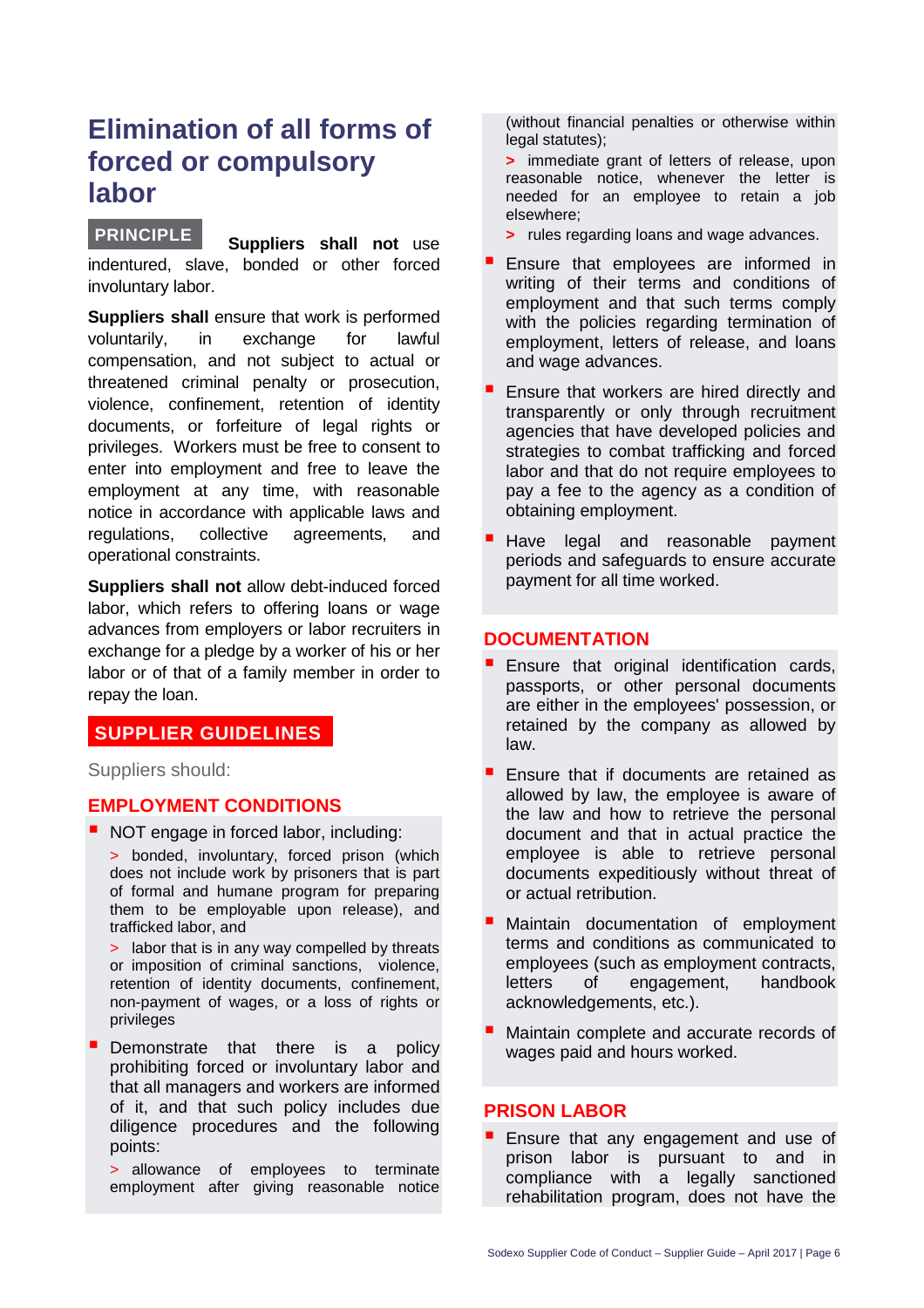intention or impact of being anticompetitive, replacing local jobs, lowering labor standards, or interfering with access by employees or others in the labor market to fundamental rights at work.

- **Ensure that any work performed by** prisoners is productive and managed in compliance with all relevant regulatory and quality standards.
- Ensure that terms and conditions of work entail reasonable hours, fair remuneration, and access to transparent and fair complaint processes.
- **Ensure that safeguards are implemented to** ensure inmates have full and free access to their remuneration for such work either during their incarceration or upon their release.

#### **RESTRICTED LIBERTIES**

- **E** Ensure that employees are free to move about during the work day to use restroom, drink water, etc.
- **E** Ensure that employees are free to leave the workplace at the end of their shift.
- **E** Ensure that employees are not required to complete a prescribed quota before leaving the workplace.

## **Effective abolition of child labor**

 **Suppliers shall not** permit workers under the legal age of employment to work in any country or local jurisdiction where the Supplier performs work for Sodexo. If the minimum age of employment is not defined. the minimum age of employment shall be 15 years of age. Regardless of the legal minimum age, in cases where minors are authorized to work, **Suppliers shall** observe all legal requirements, particularly those pertaining to hours of work, wages, minimum education and working conditions. **PRINCIPLE**

**Suppliers shall** set and respect clear age limits for work that can be mentally, physically, socially or morally dangerous or harmful to young workers. Young workers are defined as being workers who are over the minimum age as defined previously and under the age of 18.

#### **SUPPLIER GUIDELINES**

Suppliers should:

#### **MINIMUM AGE**

- **Demonstrate that a policy and due** diligence procedures regarding minimum legal age of employment exist and that all managers and workers are informed of it.
- Ensure that if the minimum age of employment is not defined, the minimum age of employment shall be 15 years of age
- Ensure that it is possible to provide the age of the youngest employee currently and historically hired in the past 3 years.
- Establish a procedure to provide special protection restrictions on night shift, dangerous work or handling hazardous substances, in accordance with local applicable laws and regulations, which may harm physical, spiritual, moral or social development, for legally employed young workers.
- Ensure that if young workers are employed, they work equal to or less than 8 hours per day per shift and work shifts do not interfere with compulsory education.

#### **DOCUMENTATION OF EMPLOYEE AGE**

 Require proof of age from candidates prior to being hired, with copies kept on a file, where deemed necessary. Specific means to detect fraudulent documents and estimate age exist in cases of absence of documents. All employees must be accounted for in records.

#### **APPRENTICESHIPS**

**P** Provide all documentation and protection as required by local law when apprentice workers are employed.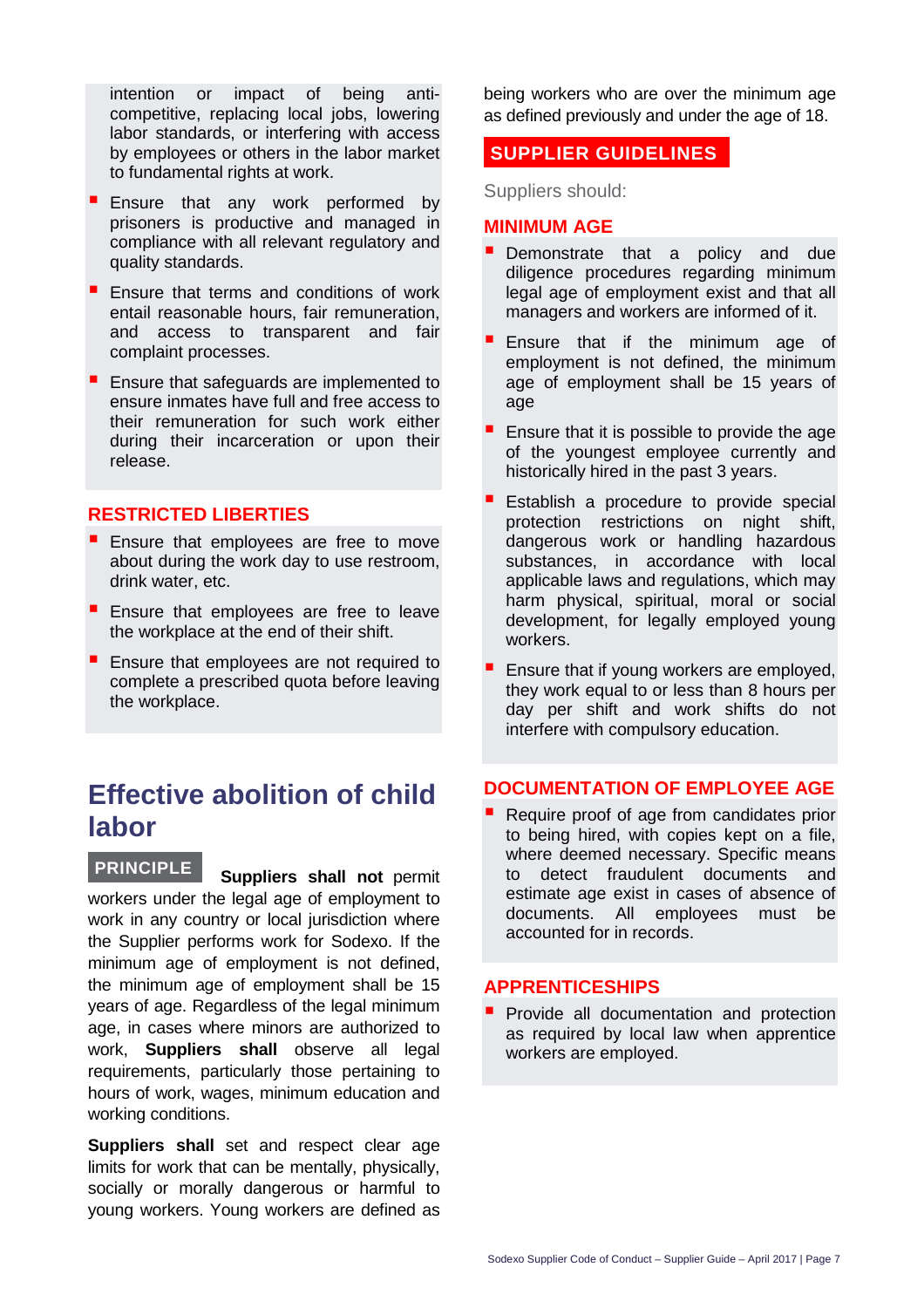## **Elimination of discrimination in respect of employment and occupation**

**Suppliers shall not** discriminate against employees in hiring, promotion, salary, performance evaluation or any other term or condition of work, on the basis of race, color, national origin, gender, gender identity, sexual orientation, religion, or disability. **Suppliers shall not** discriminate on any other basis that is prohibited by applicable laws and regulations. **PRINCIPLE**

#### **SUPPLIER GUIDELINES**

Suppliers should:

#### **POLICIES AND PRACTICES**

- **Demonstrate** the existence of hiring policies and practices to ensure employees are hired based on factors relevant to their ability to perform the job (e.g. skills, abilities, experience, etc.) rather than personal characteristics such as race, ethnicity, gender or others, or subjective requirements that may have the purpose or impact of excluding certain classes of people.
- **Demonstrate that hiring managers are** trained to comply with the policy.
- Have a written non-discrimination policy. Managers are trained to comply with the policy.
- **Ensure that employees have equal** opportunity for promotion, training, benefits, overtime, termination and retirement based on their ability and not on personal characteristics or beliefs (especially for migrant workers and women).
- **Ensure that employees are not paid** differently because of any of the listed characteristics (especially for migrant workers and women).
- **Ensure that no pregnancy or other health** testing is conducted in a manner that violates local law or results in discrimination. Any such testing or questioning must respect employees'

dignity and right to privacy and be clearly relevant to job requirements.

- Ensure that the facilities accommodate specific needs of certain groups (e.g. pregnant women, disabled individuals and persons requiring adherence to forms of religious expression) as long as they do not compromise health and safety standards.
- Ensure that parental leave is granted without the applicable employee risking loss of employment or responsibility as required by the applicable laws and regulations. A clear policy and procedure should exist in compliance with applicable laws and regulations.
- Ensure that adequate means are provided for employees to raise concerns or grievances about discrimination without retaliation and there are sufficient resources to investigate allegations and provide appropriate remedies.

## **Freedom of association and effective recognition of the right to collective bargaining**

 **Suppliers shall** respect the right of employees to join or not to join the trade union of the employees' choice and to bargain collectively, free from any form of retaliation, intimidation or harassment. Employees shall not be subject to intimidation or harassment in the exercise of their right to join or to refrain from joining any labor organization. **PRINCIPLE**

#### **SUPPLIER GUIDELINES**

Suppliers should:

#### **FREEDOM OF ASSOCIATION**

- **Demonstrate the existence of a policy and** practice to allow all employees to associate freely at the workplace in accordance with applicable laws and regulations.
- Ensure that employee representatives are freely elected without management interference and they are recognized by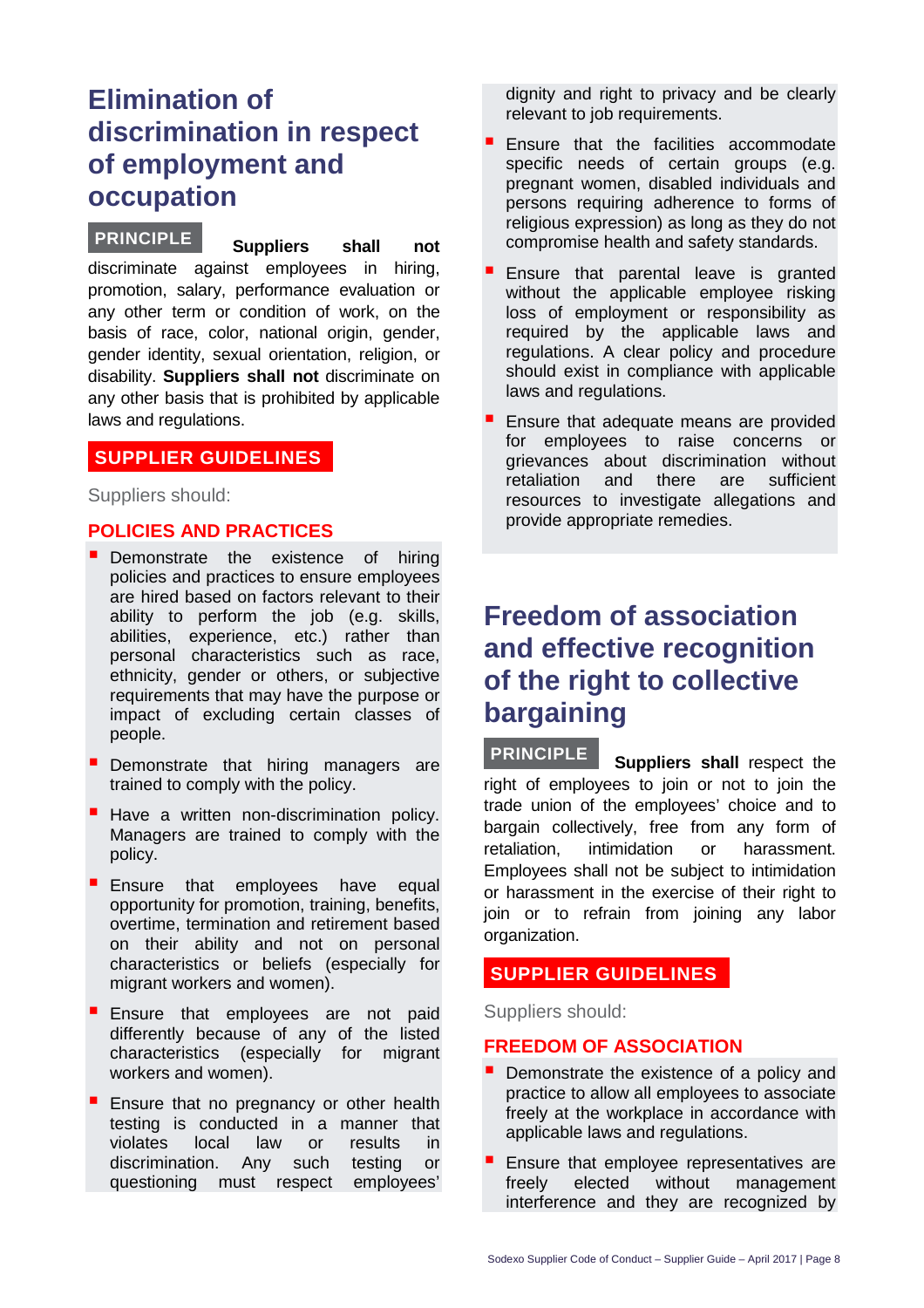management in accordance with applicable laws.

- **Allow employee representatives to carry** out lawful activities related to employees' rights and interests without management interference.
- **Ensure that employee representatives are** freely able to operate according to applicable laws and regulations.
- **Prohibit discrimination based upon union** support or opposition.

#### **COLLECTIVE BARGAINING**

- **Hold regular consultations with duly** recognized trade unions or other legal workers' representatives, where there are such representatives, concerning matters of mutual concern such as working conditions, remuneration, dispute resolution, and internal relations in accordance with applicable laws.
- **Work within the legal framework of the** country to ensure respect for freedom of association and collective bargaining rights.

### **Wages and benefits**

**Suppliers shall not pay less** than the minimum wage in accordance with applicable laws and regulations. Where the applicable laws and regulations do not set a minimum wage, **Suppliers shall** pay at least the prevailing market wage for the relevant job. **PRINCIPLE**

**Suppliers shall** ensure that relevant workers are compensated overtime hours at the legally mandated premium rates, are not required to work overtime in order to earn minimum wage and receive all statutory benefits and insurance mandated by applicable laws and regulations.

#### **SUPPLIER GUIDELINES**

Suppliers should:

#### **MINIMUM WAGE**

**E** Ensure that all employees' regular work is paid at or above the legal minimum wage or agreed wage, whichever is greater.

#### **OVERTIME**

**Ensure** that relevant workers are compensated for overtime hours at 1.25 times the regular rate or the legally mandated premium rate, whichever is greater.

#### **BENEFITS**

- Ensure that the legally required benefits are provided where required by law, labor contract, or collective bargaining agreement.
- Ensure that benefits are accorded or paid within the legally required time limits.

#### **PAYROLL**

- Keep full and accurate payroll records.
- Communicate in a language understood by all employees the wages, incentive systems, benefits and bonuses to which they are entitled under the law.
- Provide employees with a wage statement that includes regular and overtime hours worked, regular and overtime earnings, and deductions.
- Have a formal and effective mechanism by which employees can ask questions and raise issues regarding their remuneration and to provide appropriate remedies.
- Ensure that wages are paid accurately, regularly, on the required date and without any delay, in accordance with local law or employment contracts or collective bargaining agreement.

#### **DEDUCTIONS**

- Ensure that tools are provided and are supplied to them free of charge (excluding uniform, badge, tool deposits etc., where allowed by local regulation).
- Ensure that all deductions from employee wages comply with applicable laws and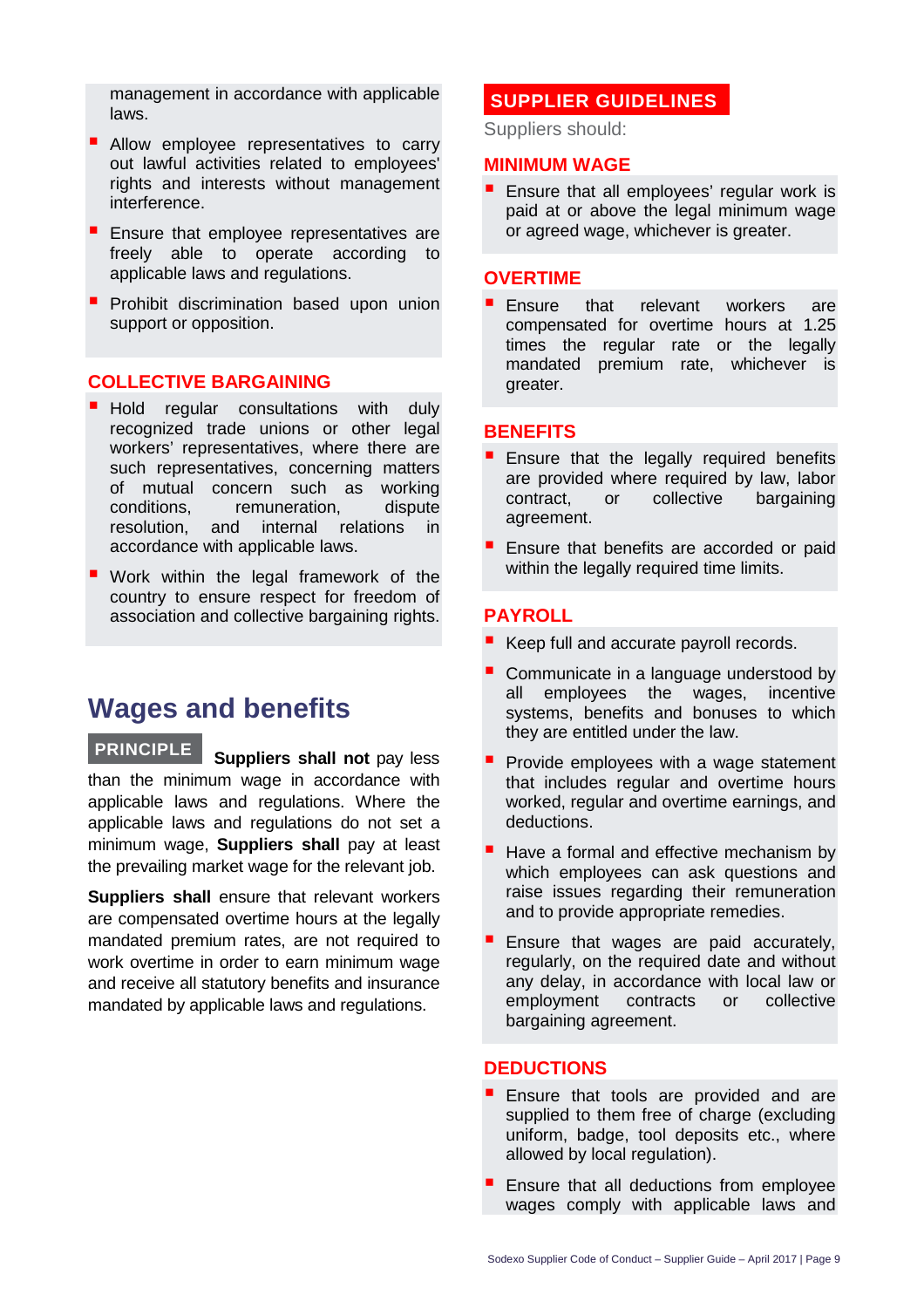legal limits, are fully documented and are voluntarily authorized in writing by the employee where appropriate or not otherwise explicitly permitted by law.

# **Working hours**

 **Suppliers shall** comply with all applicable laws and regulations for working hours for employees, including maximum hour limitations and requirements for break times. **Suppliers shall not** require employees to work in excess of legal overtime thresholds, except as may be required by emergency or may be lawful based upon the nature of the work. **PRINCIPLE**

#### **SUPPLIER GUIDELINES**

Suppliers should:

#### **POLICIES AND PRACTICES**

- **Demonstrate the existence of a policy and** practice defining normal working hours, overtime rules and compensation, compensated and uncompensated rest and meal break times.
- **E** Ensure that no employee is permitted to work more than the maximum number of hours permitted by applicable law.
- **Ensure that any employee who works** overtime is compensated at least the legally required premium or 1.25 times the regular rate, whichever is greater.
- **Provide paper or electronic work schedules** directly to employees as far in advance as practical.

#### **WORKING HOURS**

- **Monitor and keep complete and accurate** records of employees' regular and overtime hours.
- $\blacksquare$  Ensure that there is a process in place to determine, monitor and control the working hours of employees (regular and overtime). Records include stop and start times, regular hours and overtime for each employee.

#### **OVERTIME HOURS**

**Ensure the existence of overtime permits or** waivers where legally required and that they are accurate, current and valid.

- Ensure that all managers and employees are informed of both national applicable laws and regulations and company policies and procedures concerning working hours, overtime and rest days.
- Ensure that overtime hours do not exceed limits that are customary for the industry and location, or that are imposed by applicable law, whichever is least.
- Ensure that overtime is used only when it is necessary to respond effectively to spikes in demand or unusual business circumstances.
- Ensure that overtime does not exceed legal limitations, jeopardize employee or workplace health or safety, and is not forced upon vulnerable workers as a continuing term and condition of employment or part of normal practice to suppress the base hourly wage rate or the number of workers hired.
- Ensure that employees are not required to work overtime in order to exceed the legal minimum wage.

#### **BREAKS**

**Ensure that employees have reasonable** and adequate meal and rest breaks given the nature of the work and length of the work day and that, at a minimum, comply with legal requirements.

#### **REST DAYS**

**Ensure that rest days are provided as** legally required and that managers/ supervisors are aware of the legal limits.

### **Health and safety**

 Health and Safety is an integral part of Sodexo's mission to improve Quality of Life. Sodexo is committed to achieving a global health and safety culture and world class health and safety performance. The engagement of our Suppliers is essential for continuous improvement towards this objective. **PRINCIPLE**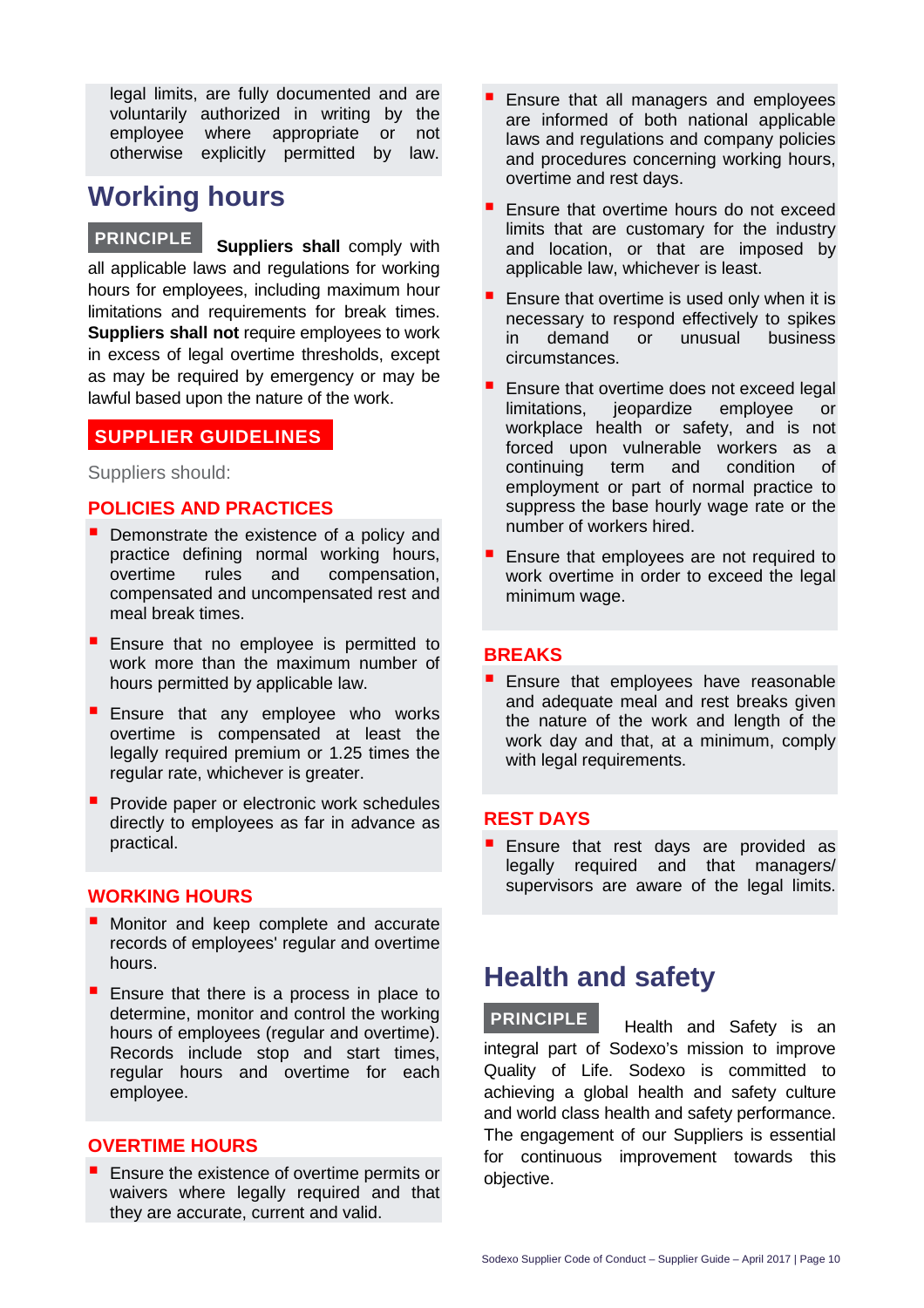**Suppliers shall** provide a safe and healthy workplace and working conditions. Health, safety and other workplace standards must, as a minimum, comply with all applicable laws and regulations.

**Suppliers shall** maintain and keep in force, at their own expense, a worker's accident compensation scheme, whether public or private (such as worker's compensation insurance), as required by the applicable laws and regulations for all their employees that provide or perform any products or services for Sodexo.

#### **SUPPLIER GUIDELINES**

Suppliers should:

#### **HEALTH AND SAFETY MANAGEMENT**

- **E** Ensure the existence of a written Health and Safety policy.
- $\blacksquare$  Ensure that all manufacturing facilities have a documented Health and Safety program.
- **Work towards having a Health and Safety** management system that would allow it to comply with an internationally recognized standard such as OSHAS 18001.
- **Ensure that if there have been any Health** and Safety violations resulting in monetary penalties and/or non-monetary sanctions in the past 3 years, an action plan has been implemented.

#### **LEGAL AND OTHER REQUIREMENTS**

**E** Establish a process to identify and ensure compliance with the laws and regulations applicable to the business activities.

#### **OBJECTIVES, TARGETS AND MONITORING**

**Establish a process to define health and** safety objectives and targets and to monitor performance.

#### **INCIDENT REPORTING AND ROOT-CAUSE ANALYSIS**

**Establish a process to encourage** employees to report workplace injuries and ill-health and to determine the cause of incidents that result, or could result, in injury or ill-health.

#### **RESPONSIBILITIES AND ACCOUNTABILITIES**

**Establish a process to ensure that** responsibilities for health and safety are clearly defined within the company.

#### **HAZARD AND RISK ASSESSMENT AND CONTROL**

- Have a process to identify, evaluate and control health and safety hazards for employees, and others who may be affected, to prevent injury and ill-health including;
	- > A process to identify, evaluate and control workplace exposures to chemical and biological agents;
	- > A process to identify, evaluate and control physical hazards including fire, workplace ergonomics, noise, vibration and radiation;

> A process to identify, evaluate and control physical hazards arising from the operation, maintenance and testing of plant and equipment, including the provision of physical and non-physical barriers designed to prevent human contact with, and exposure to, potentially dangerous plant and equipment machine parts;

> A process to provide workers with effective Personal Protective Equipment (PPE) where hazards cannot be adequately controlled by other means.

#### **TRAINING, INFORMATION AND INSTRUCTION**

- Establish a process to ensure that new and existing employees are provided with health and safety training, information and instructions appropriate to their role including;
	- > Safe work procedures;
	- > Use, care and replacement of any required PPE;
	- > Emergency procedures.

#### **EMERGENCY PLANS AND EXITS**

- Ensure that there is a process to establish, maintain and test emergency plans for all workplaces including:
	- **>** Maintaining safe access and exit arrangements for all workplaces;
	- **>** Emergency planning for fire, medical emergency, natural disaster and severe weather.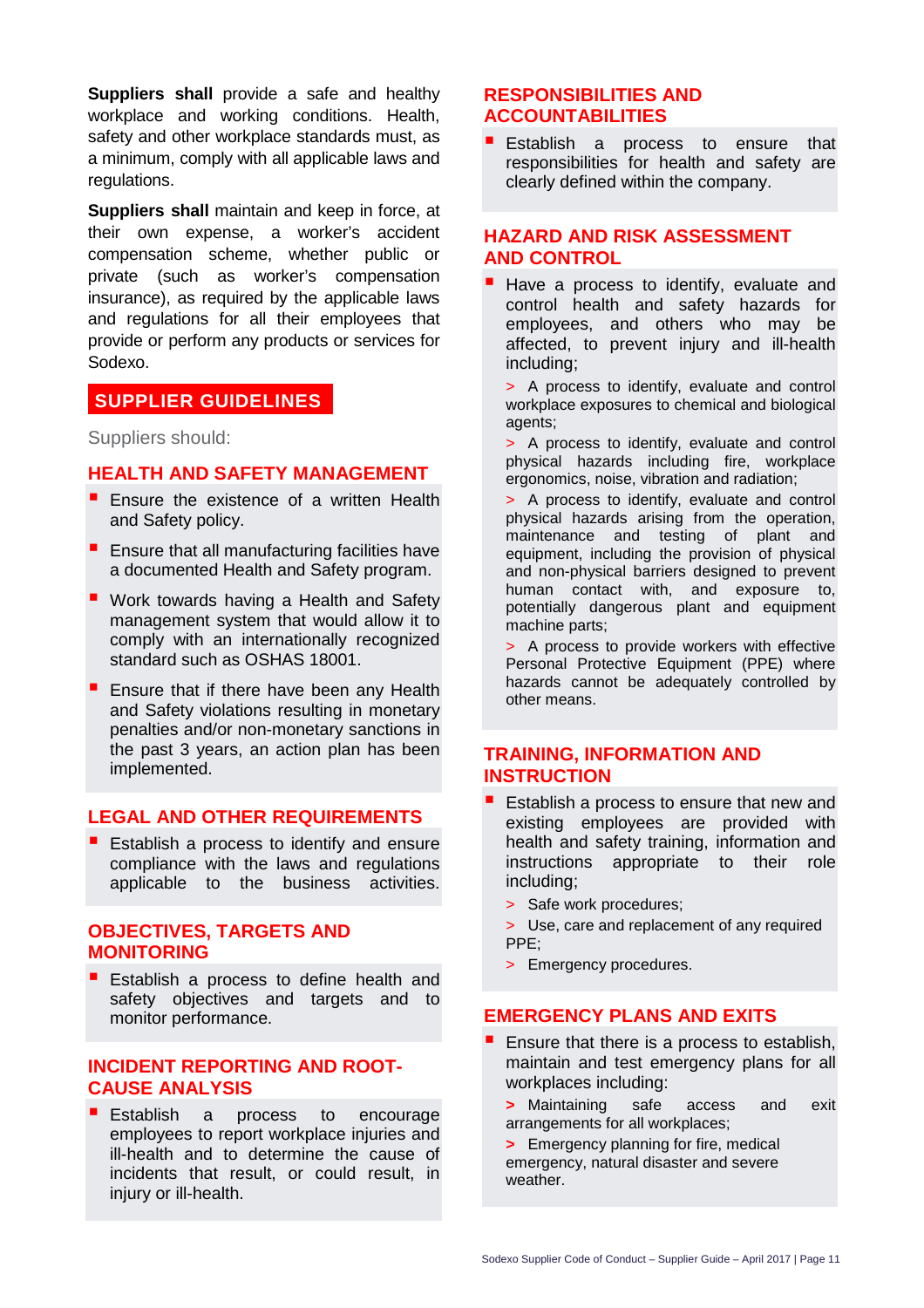#### **WORKING CONDITIONS**

**Ensure that all work areas are well** illuminated with natural and / or artificial light and maintained at an appropriate temperature to protect employees from injury or ill-health.

#### **WELFARE ARRANGEMENTS**

- **Ensure that employees have access to** potable drinking water.
- **Ensure that, where there is a canteen** located on-site, there are sufficient tables and seats for workers and that hygienic utensils and potable drinking water are provided.
- **Ensure that all workplaces maintain a** sufficient number of toilets which allow worker privacy.

### **Living conditions**

**Suppliers shall** ensure that worker housing, where provided, meet the same standards for health and safety as those that apply in the workplace. **PRINCIPLE**

**Suppliers shall** ensure that living conditions respect employees' dignity and right to privacy.

#### **SUPPLIER GUIDELINES**

Suppliers should:

- **Ensure that dormitories comply with all** relevant applicable laws and regulations regulating dormitory facilities.
- **Ensure that whenever possible, whene** dormitory buildings are located at a different physical location from the workplace, transportation to the dormitories is available.
- **E** Ensure that dormitory facilities provide, at a minimum, ready access to clean toilet facilities, potable water, and to sanitary food preparation, storage and eating facilities, and are maintained to be clean and safe and provided with appropriate emergency egress, hot water for bathing and showering, adequate heat and ventilation, and reasonable personal space along with reasonable entry and exit

privileges.

### **Disciplinary practices**

#### **PRINCIPLE**

**Suppliers shall** treat everyone with dignity. **Suppliers shall not** inflict or threaten to inflict corporal punishment or any other forms of physical, sexual, psychological or verbal abuse or harassment on any employee.

**Suppliers shall** have a clear disciplinary process that forbids violence, harassment or intimidation in any physical or emotional form, and communicate it in a language understood by employees.

#### **SUPPLIER GUIDELINES**

Suppliers should:

#### **DISCIPLINARY PRACTICES**

- Ensure that a written and established disciplinary procedure exists, compliant with local legal requirements.
- Ensure that written records are maintained of disciplinary actions taken and recorded on file.
- **Ensure that all managers and supervisors** receive training on appropriate discipline practice that training records are maintained, and that managers' compliance is monitored.

#### **HARASSMENT**

- Ensure that the workplace is free from<br>sexual, psychological, physical verbal sexual, psychological, harassment abuse, intimidation or bullying.
- Ensure that security practices at the workplace are gender appropriate and nonintrusive, taking into account the specific needs of genders and do not interfere with human dignity and privacy.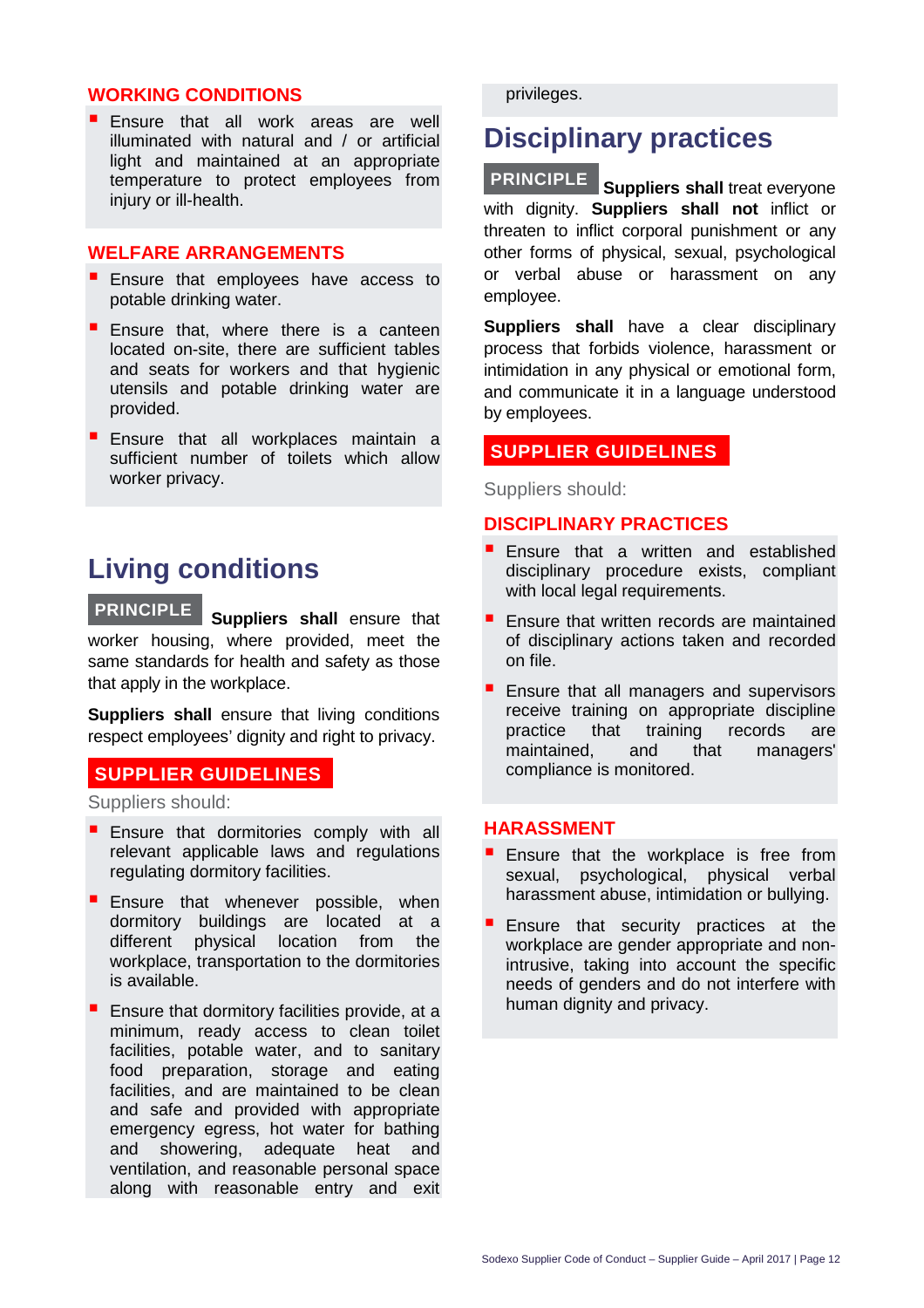# **Land rights**

**Suppliers shall** respect the land rights of individuals, indigenous people and local communities. All negotiations with regard to their property or land, including the use of and transfers of it, shall adhere to the principles of free, prior and informed consent, contract transparency and disclosure. **PRINCIPLE**

#### **SUPPLIER GUIDELINES**

Suppliers should:

- **Undertake due diligence to uphold** individual or indigenous people's established rights to property and land.
- **Periodically train all relevant staff members** on Free, Prior and Informed Consent (FPIC).
- Implement a zero land grabbing policy
- Implement a system for due diligence to uncover and disclose risks and impacts to communities related to land issues.

# 3. Environment

**PRINCIPLE**

**Suppliers shall** abide by all applicable environmental laws and

regulations.

**Suppliers shall** work to continuously improve their environmental protection measures for example through the implementation of an environmental improvement program or action plan.

**Suppliers shall** work to sustain, protect and restore the environment, by such means as energy conservation, recycling and proper disposal of waste, and water management, as well as by environmental restoration.

#### **SUPPLIER GUIDELINES**

Suppliers should:

#### **ENVIRONMENTAL MANAGEMENT**

- **Ensure the existence of a written environmental policy.**
- **E** Ensure that all manufacturing facilities have a documented environmental program covering as a minimum, environmental protection, prevention of pollution, compliance with environmental legislation, continuous improvement and sustainable procurement. All other non-manufacturing facilities should have a documented environmental program.
- Work towards having an environmental management system that would allow it to comply with an internationally recognized standard such as ISO 14001.
- **E** Ensure that if there have been any environmental violations resulting in monetary penalties and/or non-monetary sanctions in the past 3 years, an action plan has been implemented.

#### **HAZARDOUS WASTE MANAGEMENT**

- $\blacksquare$  Fnsure that all facilities:
	- > keep records of all the waste produced on-site;
	- > store waste in an area segregated from new materials;
	- > have appropriate waste disposal permits, where required;
	- > treat hazardous waste prior to releasing it into the environment or disposes of waste off-site;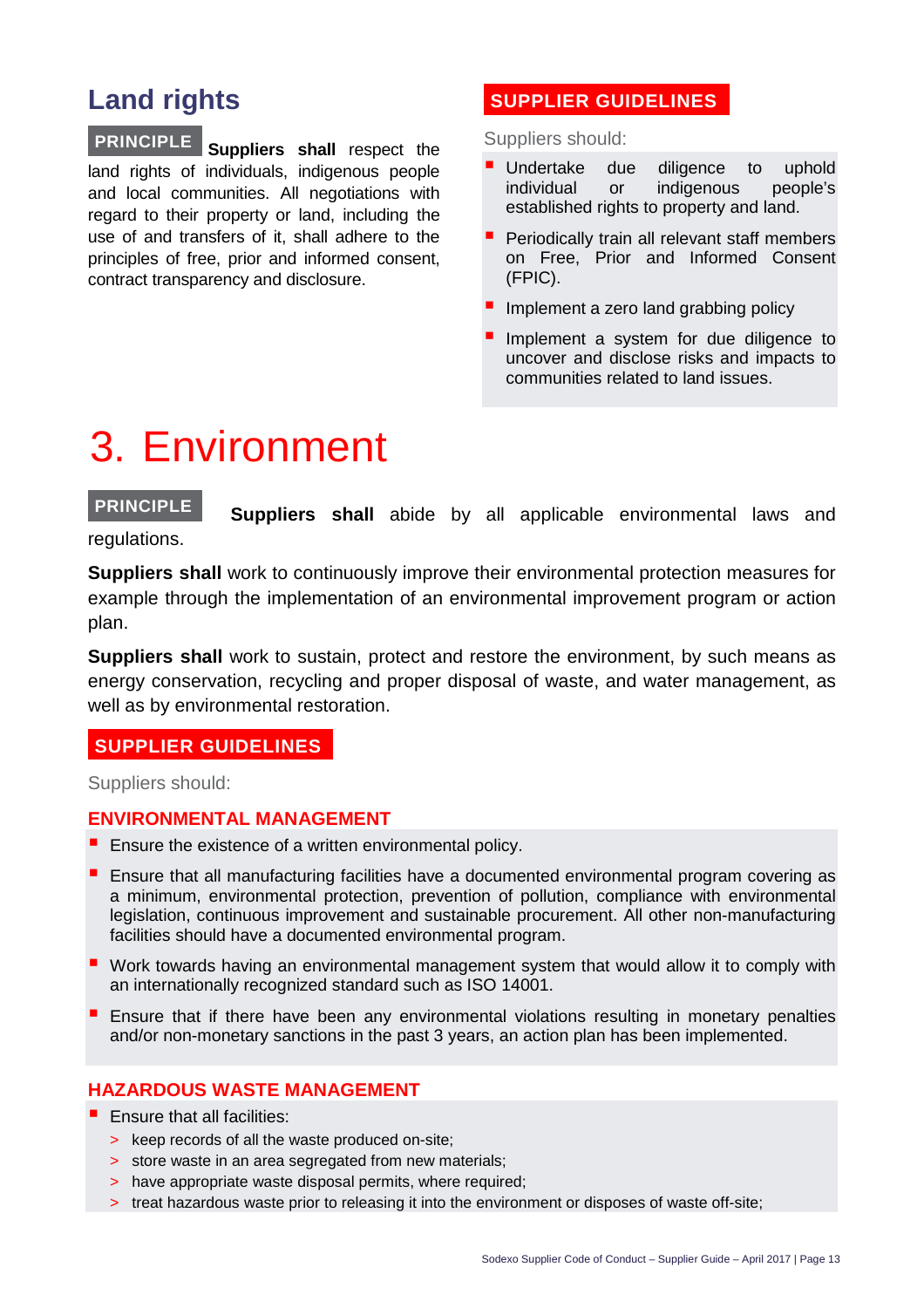- > have waste properly removed by an appropriate organization.
- **E** Ensure that all facilities conduct annual wastewater testing, and that results provided are within legal limits.

#### **AIR EMISSIONS**

- **E** Ensure that exhaust hoods are effectively used on operations that emit chemical odors and/or fumes.
- **E** Ensure that all facilities conduct annual air sampling to ensure air emission levels and are able to provide samplings and evidences, meeting legal limits.

#### **NOISE**

**E** Ensure that noise is managed in compliance with legal requirements.

# 4. Inclusive supply chain

 Sodexo's Supply Chain Inclusion Program is an integral part of the Group's commitment to improve the Quality of Life for people working for our Suppliers, the development of local communities and demonstrates our commitment to engage and influence stakeholders on social and economic responsibility throughout the supply chain. **PRINCIPLE**

Engaging diverse and inclusive Suppliers within the local communities where we operate gives both our Suppliers and Sodexo the advantage of working with the best, most agile and innovative companies.

Sodexo expects its Suppliers to demonstrate a diverse workforce composition actively embracing workforce age, gender, race, national or ethnic origin, religion, language, political beliefs, sexual orientation, physical ability and promoting supply chain inclusion throughout their own supply chains.

#### **SUPPLIER GUIDELINES**

Suppliers should:

- **E** Ensure that at least annually, they are able to demonstrate to Sodexo, a diversity and inclusion plan and actions that have been taken and the progress being made within their business.
- **E** Ensure that at least annually, they are able to demonstrate actions that have been executed to promote inclusion with their key supply chain partners.
- **Expect that progressively Sodexo will seek to quantify more concretely the actions taken and** outcomes to evidence the inclusive nature of the workforce and its impact.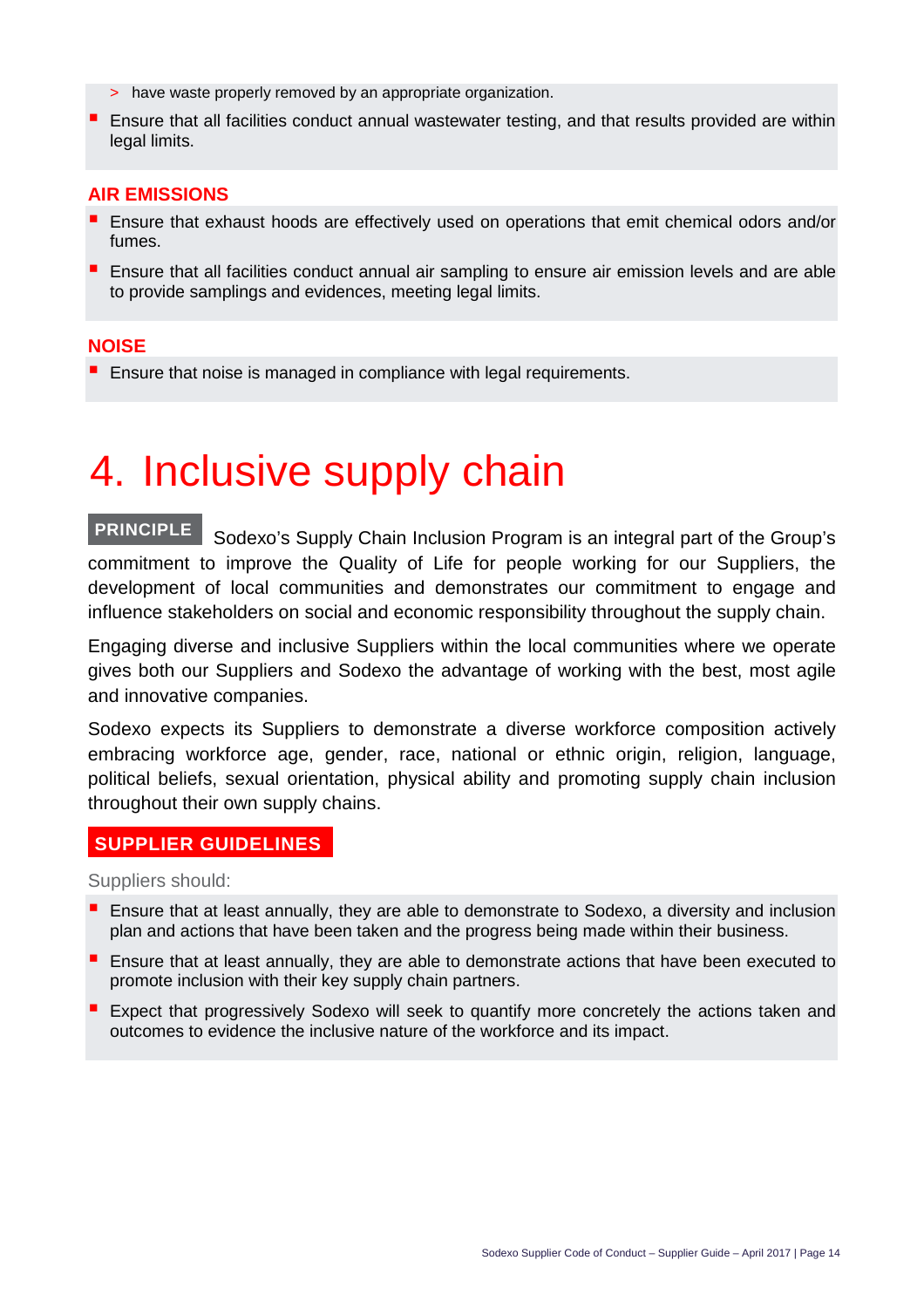# 5. Reporting

 **Suppliers shall** provide accurate and timely reporting of information reasonably required by Sodexo to enable Sodexo to comply with all applicable laws and regulations in relation to providing or disclosing information required by any relevant governmental body, institution or organization. **PRINCIPLE**

#### **SUPPLIER GUIDELINES**

#### Suppliers should:

**Comply with all applicable local reporting requirements and promptly report to Sodexo all** breaches of such laws and regulations that have a material adverse effect on the business of Sodexo and/or breaches of the principles of this Code of Conduct.

# 6. Protection of information and data privacy

### **Confidentiality and protection of information**

 Sodexo is committed to protecting the Confidential Information of everyone Sodexo does business with, including suppliers, clients, customers, consumers and employees, ensuring that such is used in full compliance with applicable laws and Sodexo policies and only related to Sodexo business. **PRINCIPLE**

**Suppliers shall** comply with all relevant laws and regulations governing proprietary information and safeguard all information received by Sodexo by ensuring that such information is used only for authorized purposes, only shared with authorized persons and is properly and securely maintained. **Suppliers** with access to such information or any other information which is determined to be confidential information or confidential personally identifiable information **shall** consult with the Sodexo Business to whom they are providing products or services with any questions regarding appropriate uses of such Sodexo information.

#### **SUPPLIER GUIDELINES**

Suppliers should:

- Protect Sodexo's confidential information and not disclose such information to anyone without Sodexo's express authorization or in other agreed permitted circumstances (e.g. to the extent required by a court order). Confidential Information shall include without limitation all information and data of whatever nature whether disclosed orally, in writing or by any other means which relates to Sodexo's (or any of its group company's) trade secrets, know-how, research, developments, technical and business information relating to products, services, methods and processes, suppliers, existing or potential customers and personnel whether or not designated as confidential information but which by its nature is confidential.
- Ensure that any personal information that they process is also kept confidential and ensure that all persons authorized to process the personal information are under an appropriate obligation of confidentiality.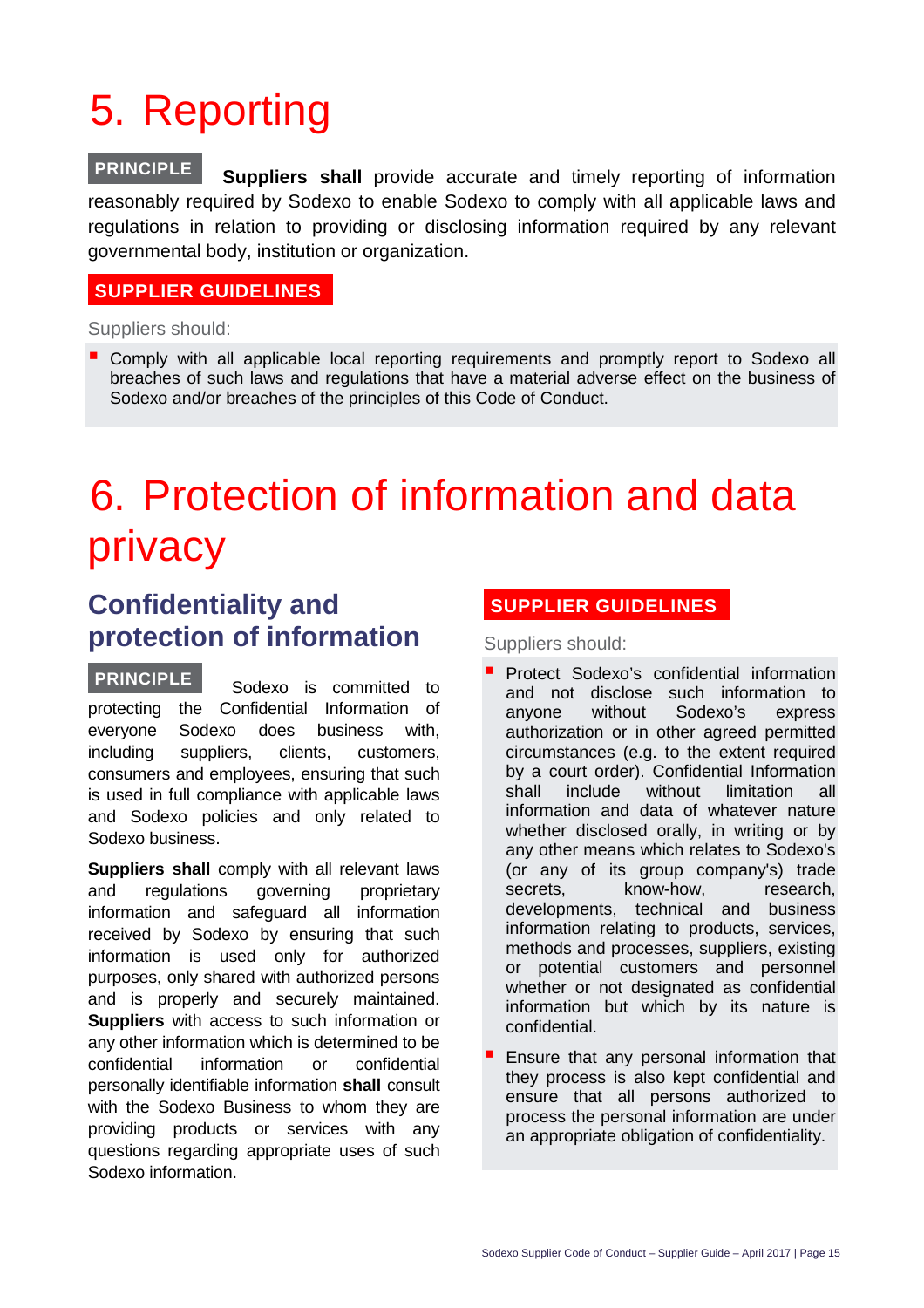## **Data protection and privacy**

 Sodexo is committed to protecting the reasonable privacy expectations of personal information of everyone Sodexo does business with, including suppliers, clients, consumers, and other people and organizations, ensuring that such information is used in full compliance with applicable laws and only related to Sodexo business. **PRINCIPLE**

**Suppliers shall** comply with applicable privacy and information security laws and associated regulatory requirements as well as with the Sodexo privacy and security policies when personal information is collected, stored, processed, disclosed, transferred and/or shared.

#### **SUPPLIER GUIDELINES**

Suppliers should:

- Comply with all applicable data protection, privacy and security laws as well as with Sodexo's privacy and security instructions and policies.
- Implement appropriate technical and organizational security measures to protect personal information against accidental or unlawful destruction or loss, alteration, unauthorized disclosure or access.
- Notify any data breach to Sodexo within the time limit agreed with Sodexo or, at least, without undue delay.
- Ensure that records of their processing activities performed on behalf of Sodexo are kept and be able to provide Sodexo with the categories of processing activities performed, the information regarding crossborder personal information transfers and a description of the security measures implemented in respect of the processed personal information.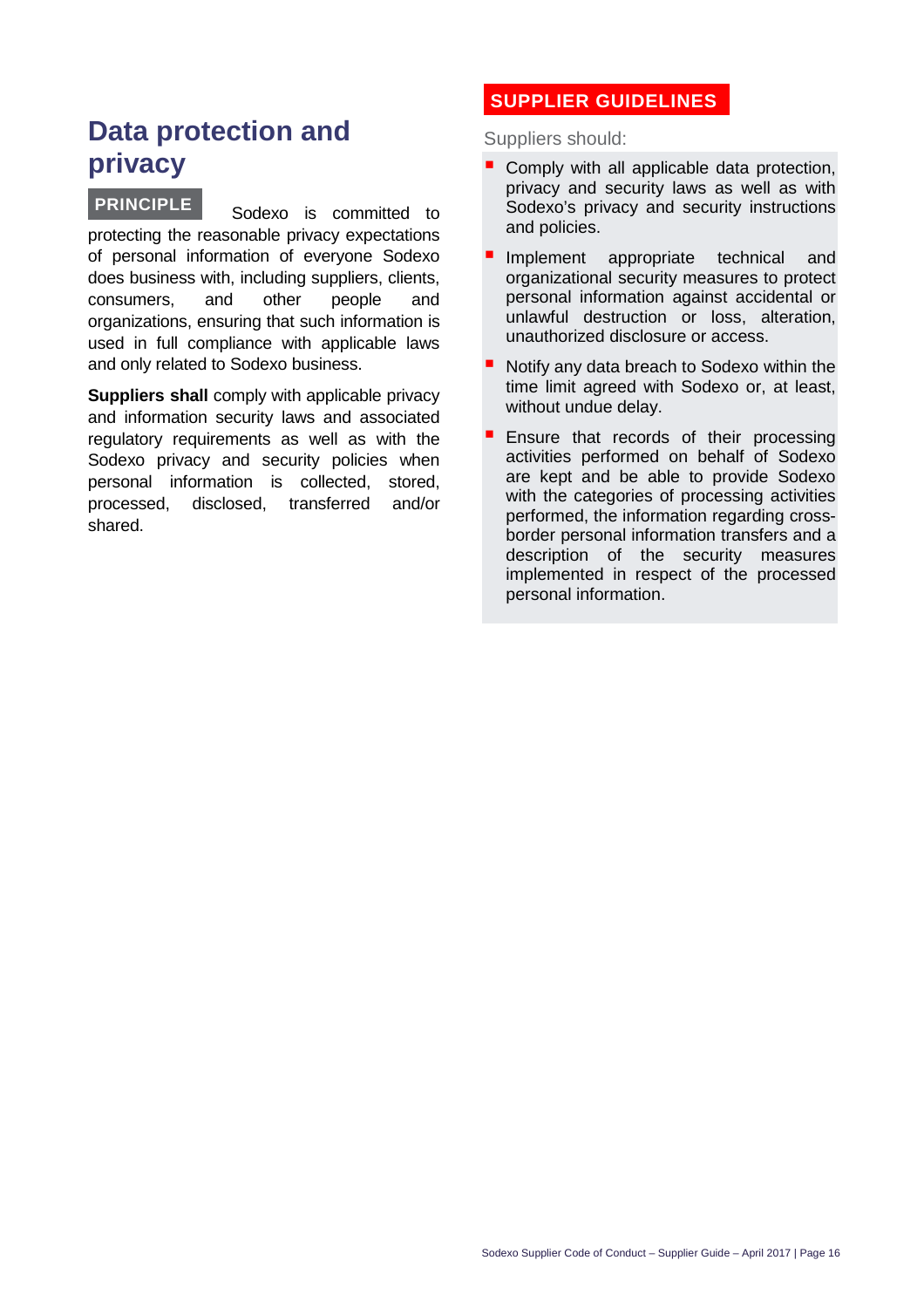# Implementation

#### **Suppliers shall** take appropriate steps to ensure that the principles of this Code are communicated to their employees and throughout their own supply chains. **Suppliers shall** also take appropriate steps to ensure that the principles of this Code are adopted and applied by their employees, suppliers, agents and contractors to the extent applicable. **PRINCIPLE**

**Suppliers shall** establish processes or mechanisms where employees can raise issues of concern without fear of reprisals or negative repercussions.

Sodexo reserves the right to carry out the controls that it deems necessary to ensure that this Code is respected throughout its Supply Chain. This may include self-assessments, Sodexo audits, and third-party audits of Suppliers.

In the foreseeable future, reporting requirements on the relevant actions a Supplier takes both within their own operations and their supply chain, will become necessary. It is the policy of Sodexo to incorporate the principles of this Code into any agreement between a Supplier and Sodexo.

This Code will be updated regularly to keep it relevant based on feedback from internal and external stakeholders.

#### **SUPPLIER GUIDELINES**

Suppliers should:

#### **COMMUNICATION**

- Communicate in a language understood by all employees all policies and procedures in accordance with applicable laws and regulations.
- **Ensure that its Suppliers are informed about the requirements of the Sodexo Supplier Code of** Conduct.
- **Require that its Suppliers sign either the Sodexo Supplier Code of Conduct or the Supplier's** own Code if they have one.
- Take appropriate measures to check that its Suppliers comply with the principles set out in the Code of Conduct.

#### **GRIEVANCE PROCEDURE**

- **E** Ensure that the workplaces have clearly communicated grievance mechanisms that enable employees to raise issues of concern to management without fear of reprisals or negative repercussions. Where possible, employees should have more than one channel for raising concerns.
- **Ensure that any such mechanisms are legitimate, accessible, predictable, equitable,** transparent, sources of continuous learning, based on engagement and dialogue and respectful of human rights. Special attention should be paid to needs of special groups including migrant workers and women.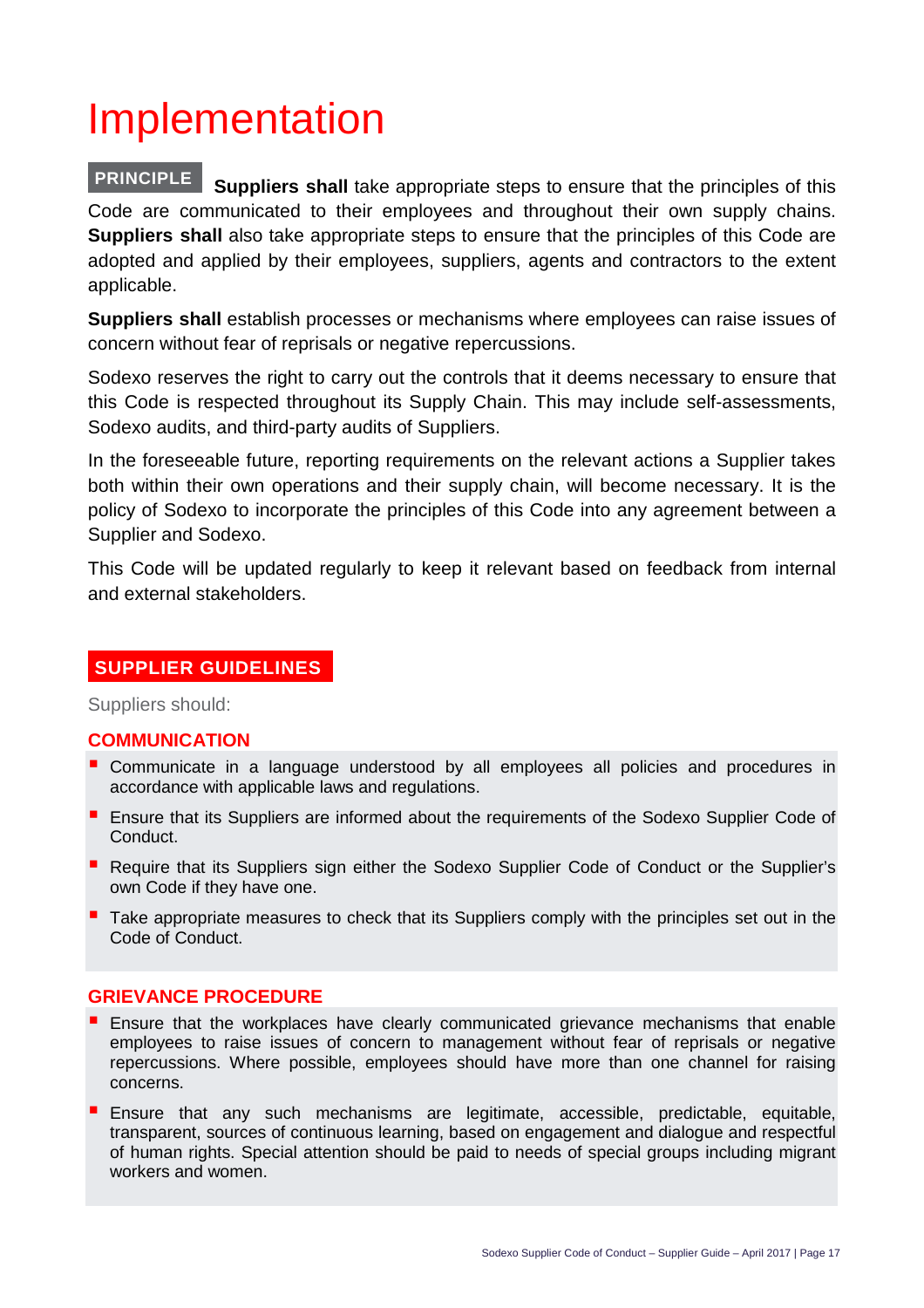- **Ensure that all complaints are promptly investigated and addressed.**
- **Review grievance procedures periodically to ensure, as a practical matter, they are credible,** accessible, and effective.



Sodexo Supplier Code of Conduct – Supplier Guide – April 2017 | Page 18